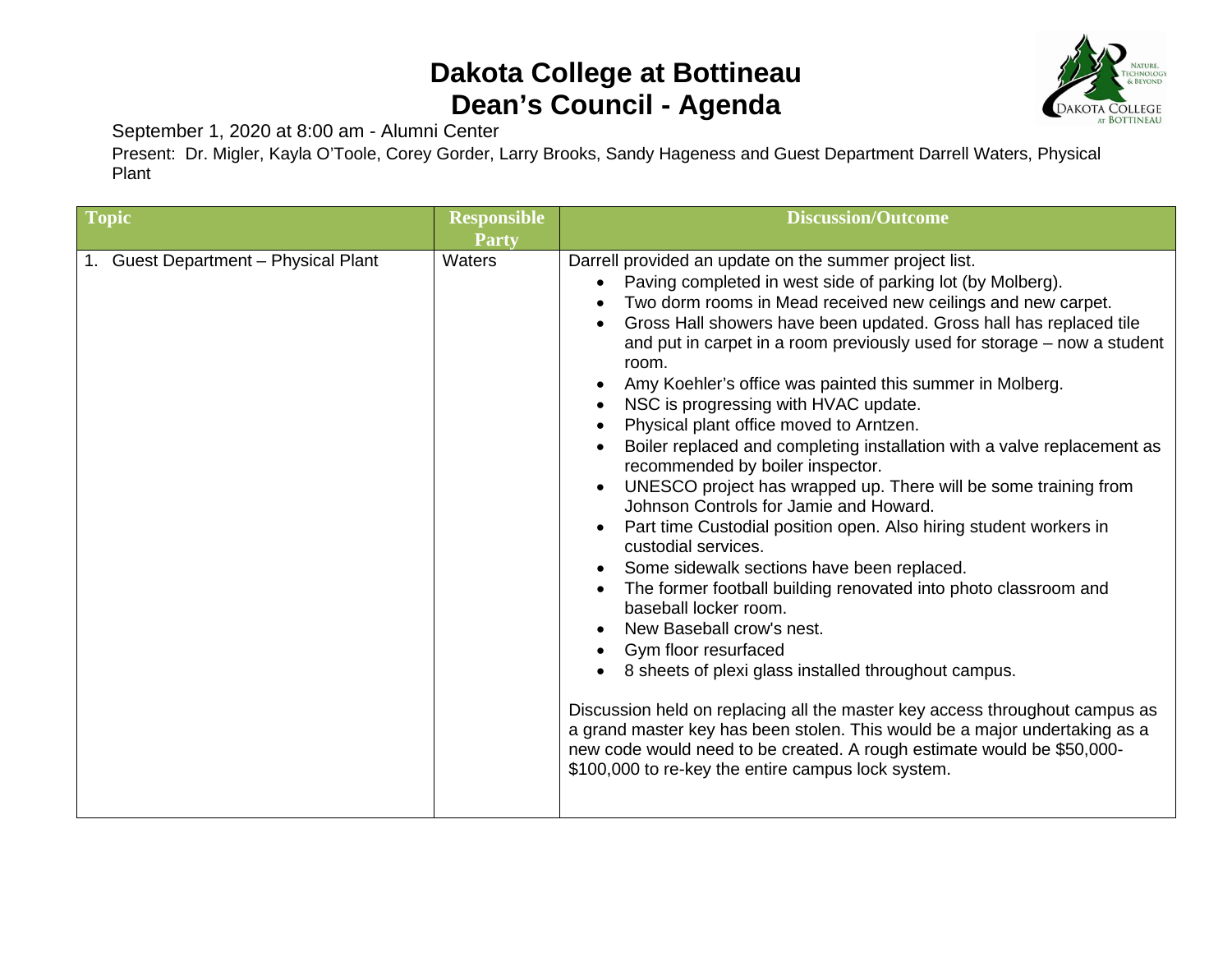## **Dakota College at Bottineau Dean's Council - Agenda**



| 2. Enrollment                                                              | <b>Brooks</b> | Headcount is up to 884, with the fulltime enrollment numbers down from last<br>year. There remains to enter the FBM applications and a little over 130 dual<br>credit applications left to enter.                                                                                                                                                                                                                                                                                                                                                                                                                                                                                                                                                                                                                                                              |
|----------------------------------------------------------------------------|---------------|----------------------------------------------------------------------------------------------------------------------------------------------------------------------------------------------------------------------------------------------------------------------------------------------------------------------------------------------------------------------------------------------------------------------------------------------------------------------------------------------------------------------------------------------------------------------------------------------------------------------------------------------------------------------------------------------------------------------------------------------------------------------------------------------------------------------------------------------------------------|
| 3. NDUS & Campus Updates<br>a. Academic and Student Affairs                | <b>Brooks</b> | Larry completed a comprehensive local needs assessment report for ND CTE<br>which was due yesterday. He has an AAC meeting on Wednesday this week.<br>Maxient training has gone well with the third training session scheduled for<br>next week.<br>KMOT would like to do a story on the campus fall opening this week. Dr.<br>Migler, Larry an International student and instructor will be available for the<br>interview. Larry will be off campus this Friday.                                                                                                                                                                                                                                                                                                                                                                                             |
| b. Administrative Affairs / Business<br>Affairs                            | <b>Mock</b>   | Lisa is working on the Federal grant for Carl Perkins. All other CTE State<br>Grants have been approved. The IBAR budget was submitted yesterday as<br>well. The Business Office is working through issues with housing charges not<br>coming through the billing system. The Bookstore is very busy as she is trying<br>to order all of the books and dual credit orders have been busier than usual.<br>Lisa requested review of the key policy as it's been identified that it has not<br>been followed.                                                                                                                                                                                                                                                                                                                                                    |
| d. Distance Education Council/Distance<br>Ed and Academic Support Services | O'Toole       | Kayla reported that the online enrollment has significantly increased. There are<br>currently 548 students enrolled taking at least one online class compared to<br>445 last year. There are 1047 classes being taken compared to this time last<br>year which was 860. Dual Credit students will be receiving face masks as<br>DCB students. She has been dealing with complaints from DC parents on<br>costs of books. She identified that she will be adding it to the enrollment form<br>next admission time. There are 306 students in the system with 135 left to<br>enroll and she still has a few other high schools left to receive. If all comes in<br>as expected there will be 441 dual credit students this fall. Kayla is working on<br>the SARA policy changes as she has a webinar coming up. She also has a<br>Blackboard user group meeting. |
| e. Public Affairs Council                                                  | Hageness      | Working with the State FBM group on a marketing campaign. Also planning<br>the 2020-21 campus campaign. Setting up promos for COVID testing which is<br>scheduled for Friday, September 4 <sup>th</sup> on campus.                                                                                                                                                                                                                                                                                                                                                                                                                                                                                                                                                                                                                                             |